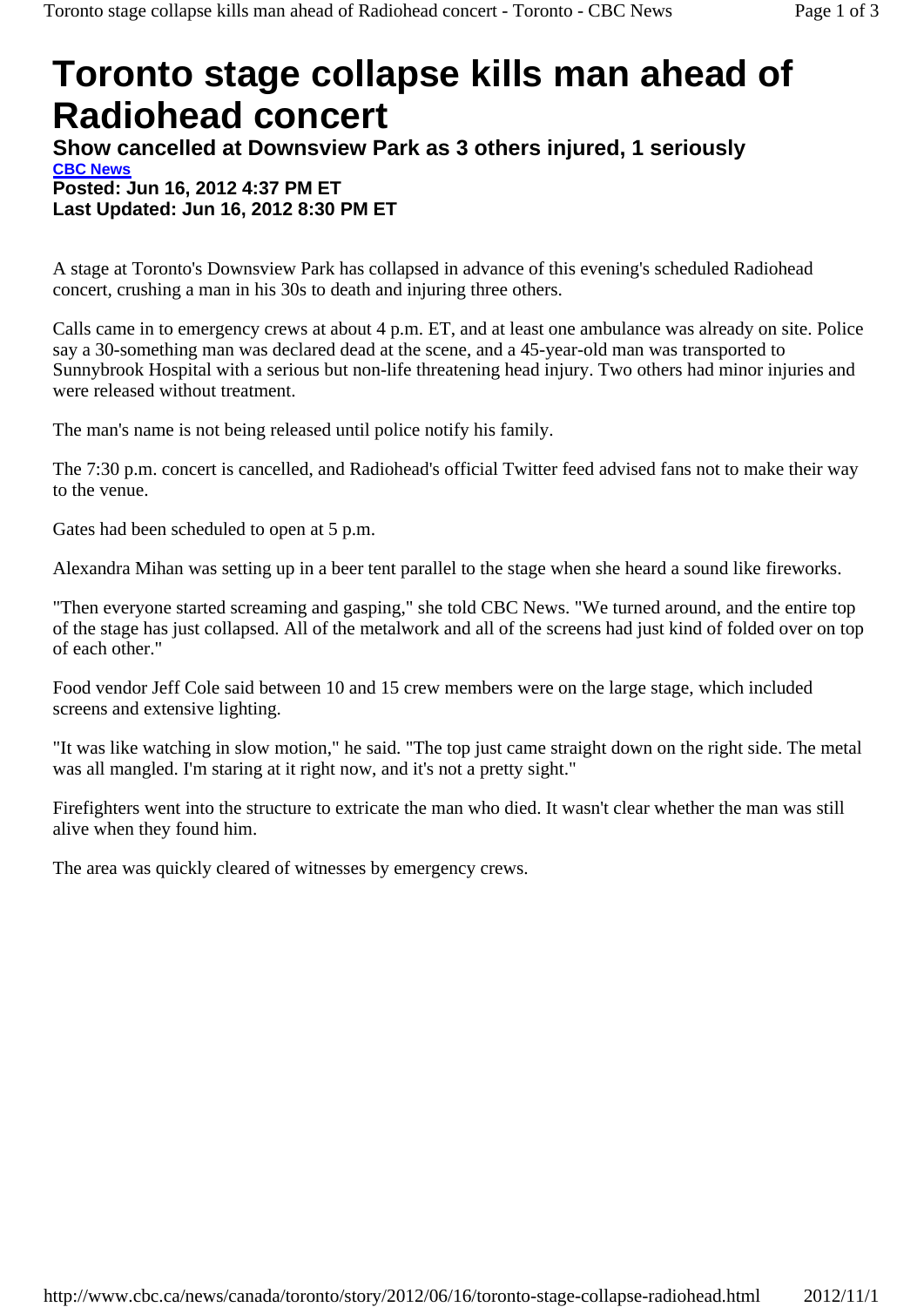

*Concert-goers at Toronto's Downsview subway station head home from Saturday's scheduled Radiohead show, which was cancelled due to a fatal accident. (CBC)*

"It's very, very fortunate that the gates weren't open, because it would have been pandemonium," Cole said.

Police say the park wasn't full but there was a considerable crowd of people already waiting for the show. The park is a frequent site of concerts, and 40,000 people were expected for tonight's sold-out show by the hugely popular English band. The opener was to be Canadian act Caribou.

The weather in Toronto at the time of the accident was calm, with temperatures in the high 20s and the forecast calling for light winds.

Mihan said the weather was "beautiful."

"It couldn't have been the weather that attributed to the collapse."

Toronto police Const. Tony Vella said the force will work closely with the Ontario Ministry of Labour to determine the cause of the disaster. He urged anyone who witnessed the collapse to come forward.

Vella said he didn't know yet who the temporary stage belonged to.

## **Several stage accidents**

The stage collapse is one of several high-profile accidents at concert sites throughout North America in recent years — though the others happened during inclement weather and with fans nearby.

In August 2009, the collapse of a stage at Alberta's Big Valley Jamboree in Camrose, Alta., killed a 35-yearold woman when a storm blew in.

In July 2011, a stage at Ottawa Bluesfest fell in a storm just moments after the band Cheap Trick had left the stage. No one was killed, but several people were treated for injuries.

On Aug. 13, 2011, a wind gust toppled the main stage at the Indiana State Fair, killing five people and injuring 45 other as they were waiting for the band Sugarland to perform. A study determined the stage was poorly designed.